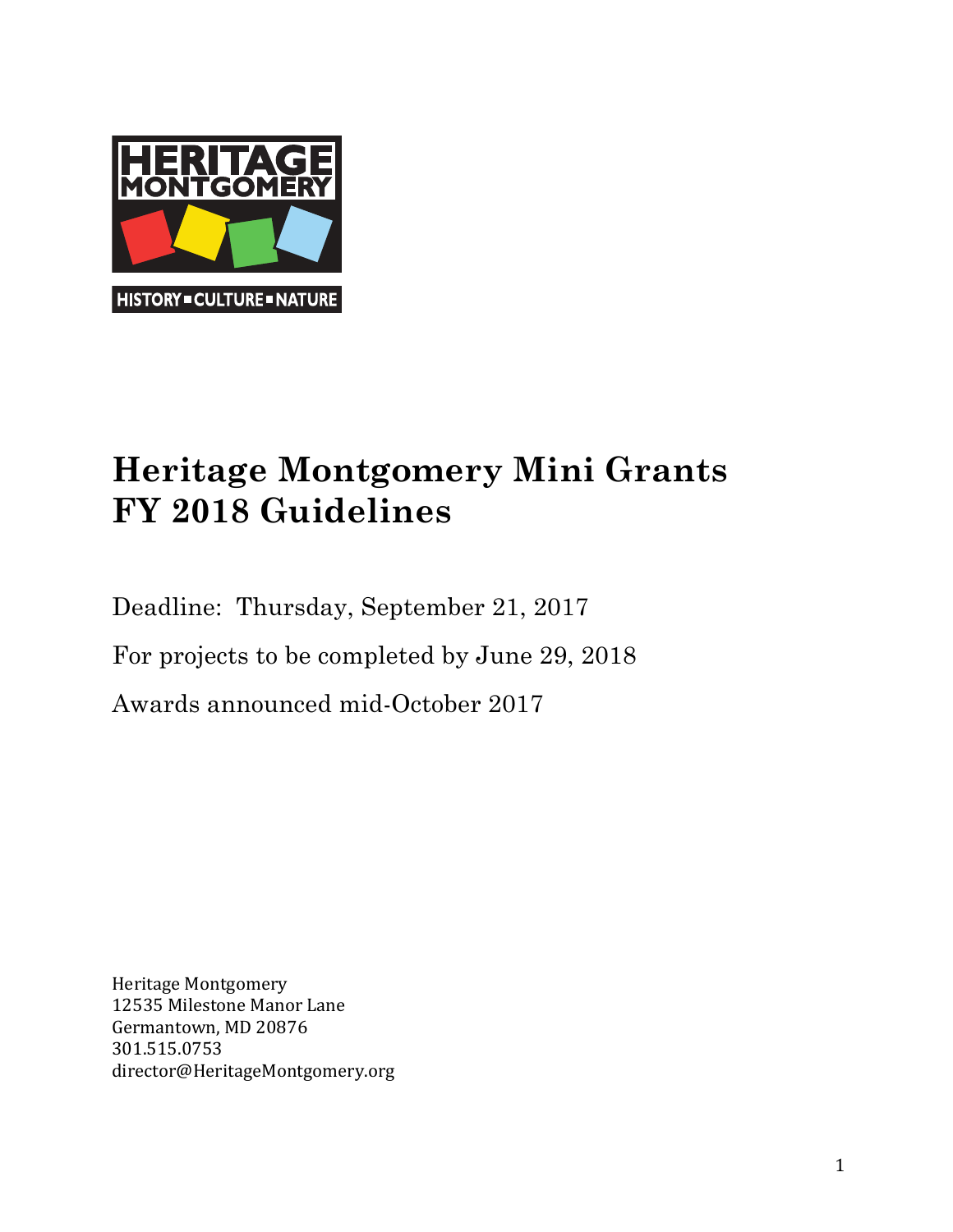### **Introduction**

Heritage Montgomery (HM) Mini Grants of \$500 to \$2500 are awarded annually for activities that promote heritage tourism in Montgomery County and are consistent with the mission of Heritage Montgomery:

- Enhancing Montgomery County's appeal to travelers who love history and culture
- Encouraging residents and visitors to understand and appreciate the history, culture, and natural areas of the county
- Promoting tourism and economic activity
- Fostering preservation and stewardship of historic buildings and sites
- Providing and encouraging others to provide interpretive and educational programs and services about local heritage
- Implementing, within Montgomery County, the provisions of the Maryland Heritage Areas Authority

# **Eligibility**

Organizations interested in applying for a Mini Grant **must** first discuss the proposed project with HM Executive Director Sarah Rogers (301-515-0753). Applications submitted without first reviewing with the Executive Director will not be considered.

Organizations must meet one of these criteria for the past 24 months:

- Be a  $501(c)(3)$  nonprofit, based in Montgomery County, MD
- Be an incorporated municipal government entity located in Montgomery County, MD

# **Application Format**

Please complete and submit both the Mini-Grant Application Narrative and Budget documents available on the HM website. Note that we have also provided a Sample Budget that may be helpful as you complete your application budget pages.

#### **Matching Requirements**

In the Project Budget, applicants must show a **one-to-one match** equal to the grant funding requested. In other words, the total Project Budget must be at least two times the amount of the grant requested. This match must consist of at least 50% cash and no more than **50% in-kind** contributions. (The match may be entirely cash.)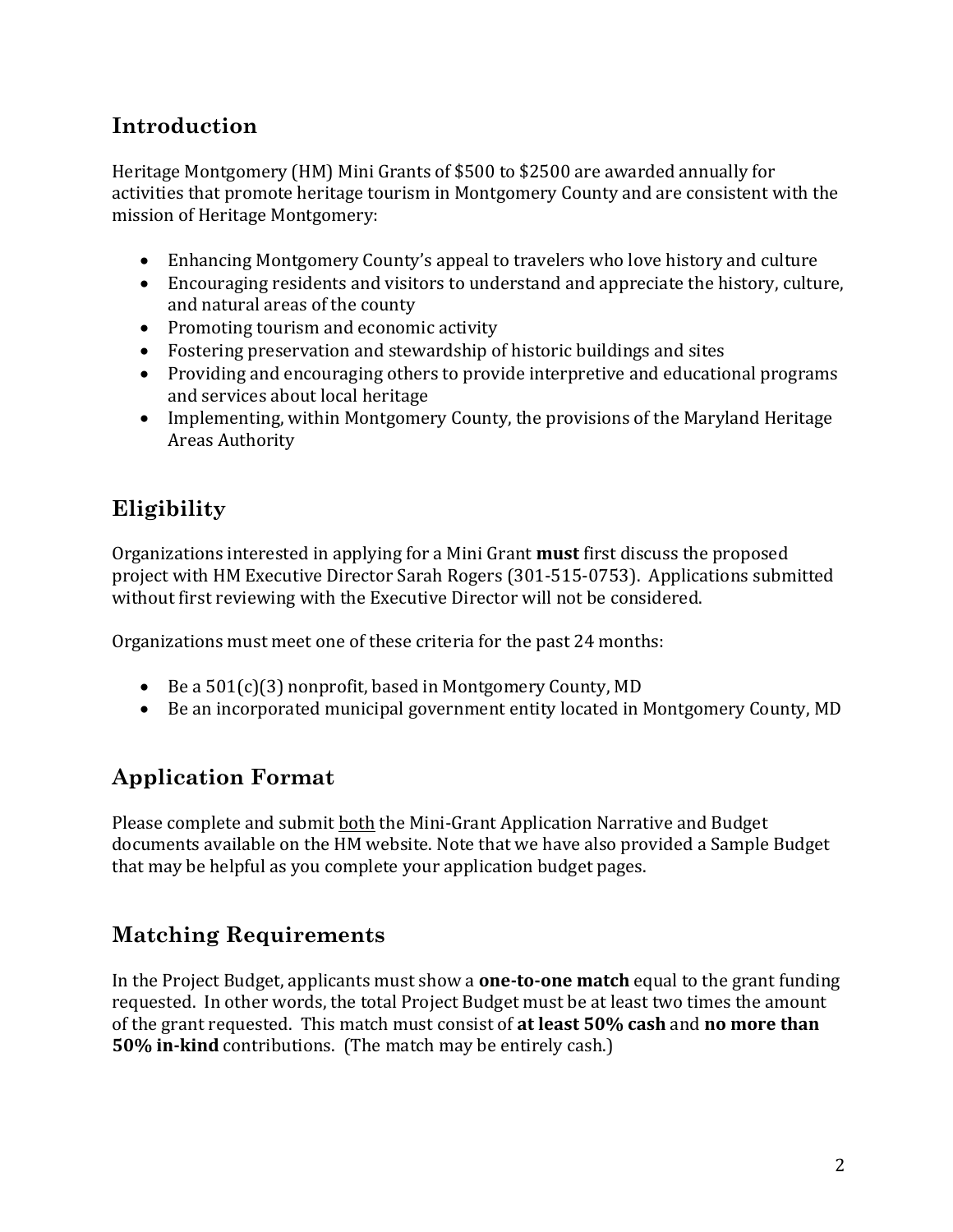For example, if your total project expenses (cash & in-kind) equal \$1000, you may request \$500 from HM. Your organization must show a total match of \$500; at least \$250 in cash and no more than \$250 in-kind.

Your project does not have to cap at \$5000. If the total cost of the project exceeds \$5000, you may request \$2500 from HM and show your additional project funding (cash/in-kind) in your Project Budget.

#### For projects with a total cost of \$5000 or less:

Organizations may request a Mini Grant of up to 50% of total project cost. The cash match must equal at least 50% of the grant request; any in-kind match can equal no more than 50% the grant request.

#### For projects with a total cost of over \$5000:

Organizations may request a Mini Grant of up to \$2500. The match must equal at least \$1250 cash and no more than \$1250 in-kind. Your Budget will also reflect any additional cash and in-kind expenses.

In-kind contributions to a project may consist of:

- Donations of materials/supplies documented at market value
- Volunteer time for work on the project calculated at  $$25/hour$
- Donated professional services (i.e. an attorney reviewing legal documents) calculated at their professional rate. Your organization's paid staff time spent on the project is NOT allowable as an in-kind expense.

Your Project Budget should include only expenses and income specific to this particular project/program. Total expenses must equal total income. For example, if volunteer time is shown as an in-kind donation, it must also be shown as an in-kind expense.

For further clarification, see the Sample Budget document that is included with FY18 application materials on the HM website Mini-Grant page.

# **Grant Restrictions**

Heritage Montgomery Mini Grants cannot fund:

- General operating expenses, such as salaries for staff
- Refreshment costs
- Fundraising activities, debt retirement, or political advocacy
- Scholarships or tuition assistance
- $\bullet$  Activities for the exclusive benefit of an organization's members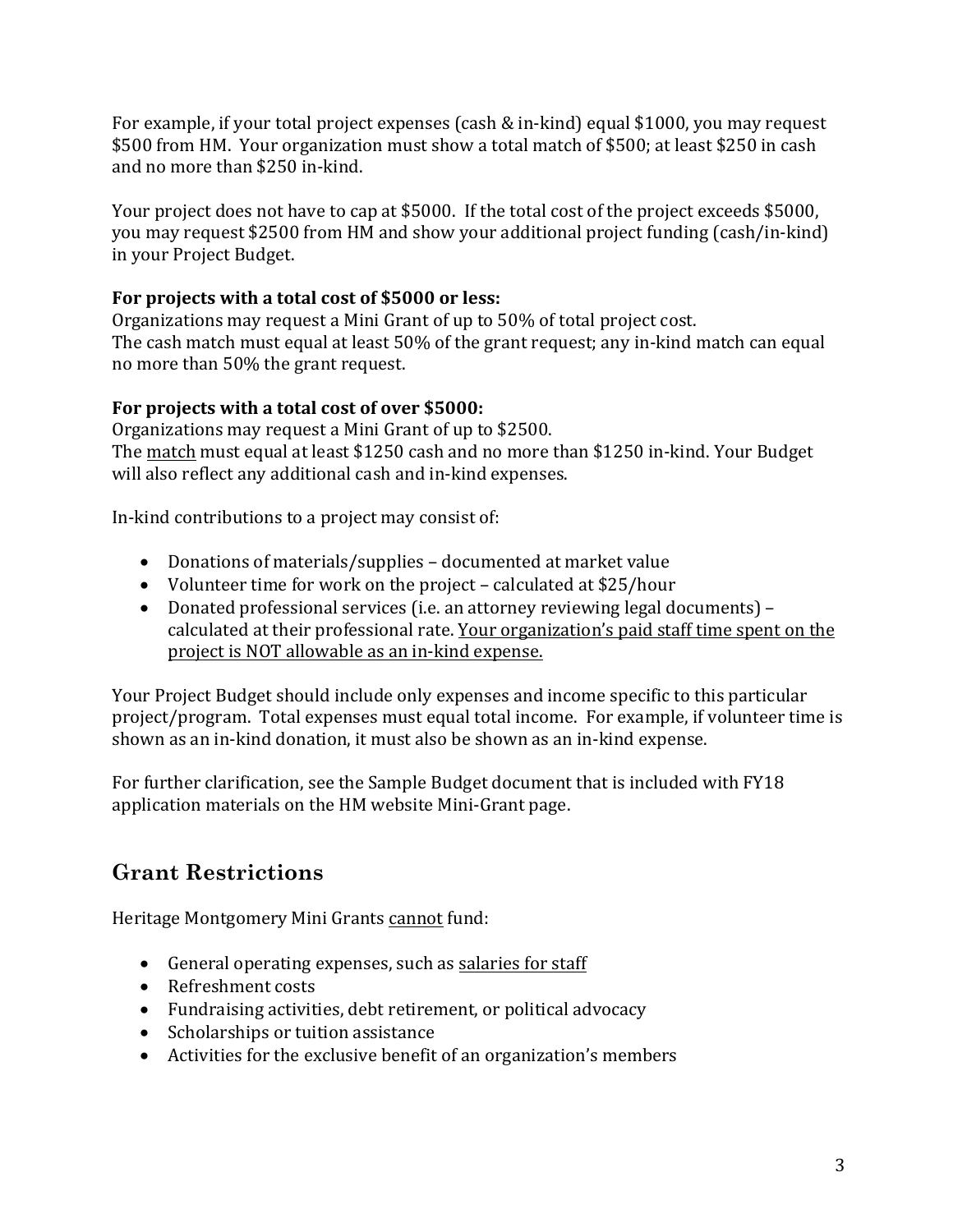Activities eligible for funding include, but are not limited to:

- Heritage Days events
- Tours/trail development
- Educational and interpretive events/programs
- Displays and exhibits
- Website improvement
- Logo and identity development
- Interpretive panels and signage
- Museum and collection management materials and software

#### **Final Report**

Grant recipients must submit a Final Report (included with grant award materials) to HM no later than one month following the end of the grant period (July 28, 2018). The report should include:

- A narrative description of the completed project.
- Proof of all expenses included in the budget submitted with the Mini-Grant application. Cash expenditures may be documented with invoices, copies of checks, credit card statement. HM must see how both grant funds and matching funds were utilized.
- Copies of any printed materials associated with the project (including press releases, newsletter, emails to membership) acknowledging Heritage Montgomery, Maryland Heritage Areas Authority, and Montgomery County Government.
- Photograph/s of the completed project.

#### **Grant Requirements**

- 1. All applicants **must** discuss their proposed project with HM Executive Director Sarah Rogers prior to submitting a Mini-Grant application.
- 2. Applicants are encouraged to participate with free admission in the  $21^{st}$  Heritage Days weekend planned for June 23 & 24, 2018. If you do not plan to participate, please discuss with HM prior to submitting your Mini-Grant application.
- 3. Heritage Montgomery encourages all grantees to inform Montgomery County Council members of the funds awarded through HM and the project the grant will fund.
- 4. Grant recipients **must** send HM advance notice of events/programs their organization sponsors throughout the year for inclusion on the HM website calendar.
- 5. Recipients must publicize Heritage Days as a whole on their website, in social media, etc. and not just the specific event at their site.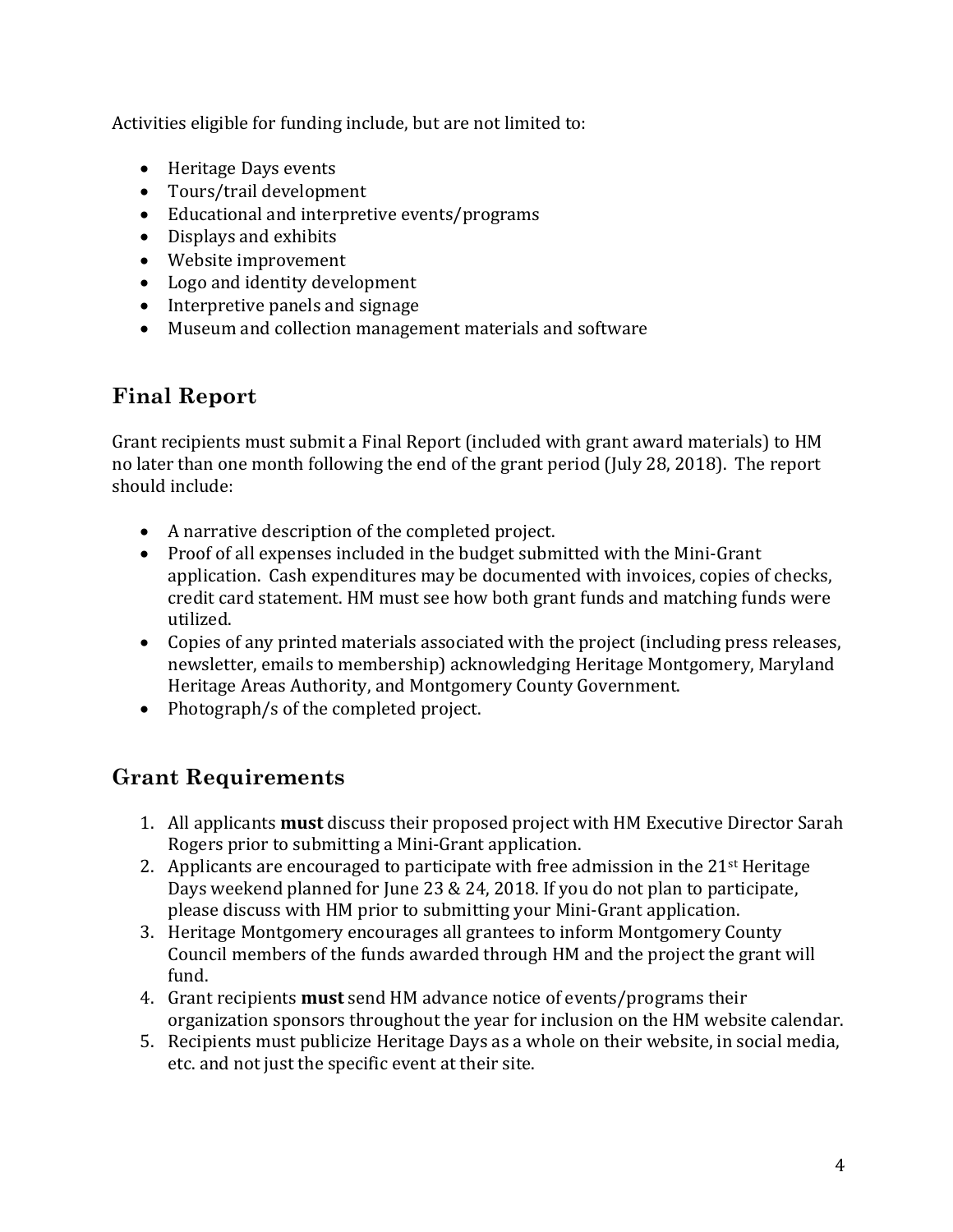- 6. Heritage Montgomery and the grantee will conduct a mid-project review that will take place before printing or fabrication. Grant recipients must contact Heritage Montgomery by Thursday, November 16, 2017 to schedule the mid-project review.
- 7. Heritage Montgomery must review all funded projects prior to execution of the final product.
- 8. Grantee must submit a Final Report with proof of all completed work. The report must document how the grant funds and match were utilized. The Final Report form is due to HM no later than one month following the end of the grant period.
- 9. If awarded, the project must be completed by Friday, June 29, 2018 unless an extension has been granted, or the applicant must return all funds.
- 10. Heritage Montgomery, Montgomery County Government, the Maryland Heritage Areas Authority (MHAA) MUST be acknowledged on all material and in all formats, including press and publicity, relating to the project. Logos of all three entities must appear along with the accompanying text, as shown below. NOTE: Failure to include logos and accompanying text on all project-related printed/electronic material will disqualify organizations from future grant awards.

Failure to meet these requirements could result in future ineligibility for Mini-Grant awards. **Logos:**



Heritage Montgomery



Montgomery County Government

This project has been financed in part with funds from Heritage Montgomery and Montgomery County Government.



Maryland Heritage Areas Authority

This project has been financed in part with State Funds from the Maryland Heritage Areas Authority, an instrumentality of the State of Maryland. However, the contents and opinions do not necessarily reflect the views or policies of the Maryland Heritage Areas Authority.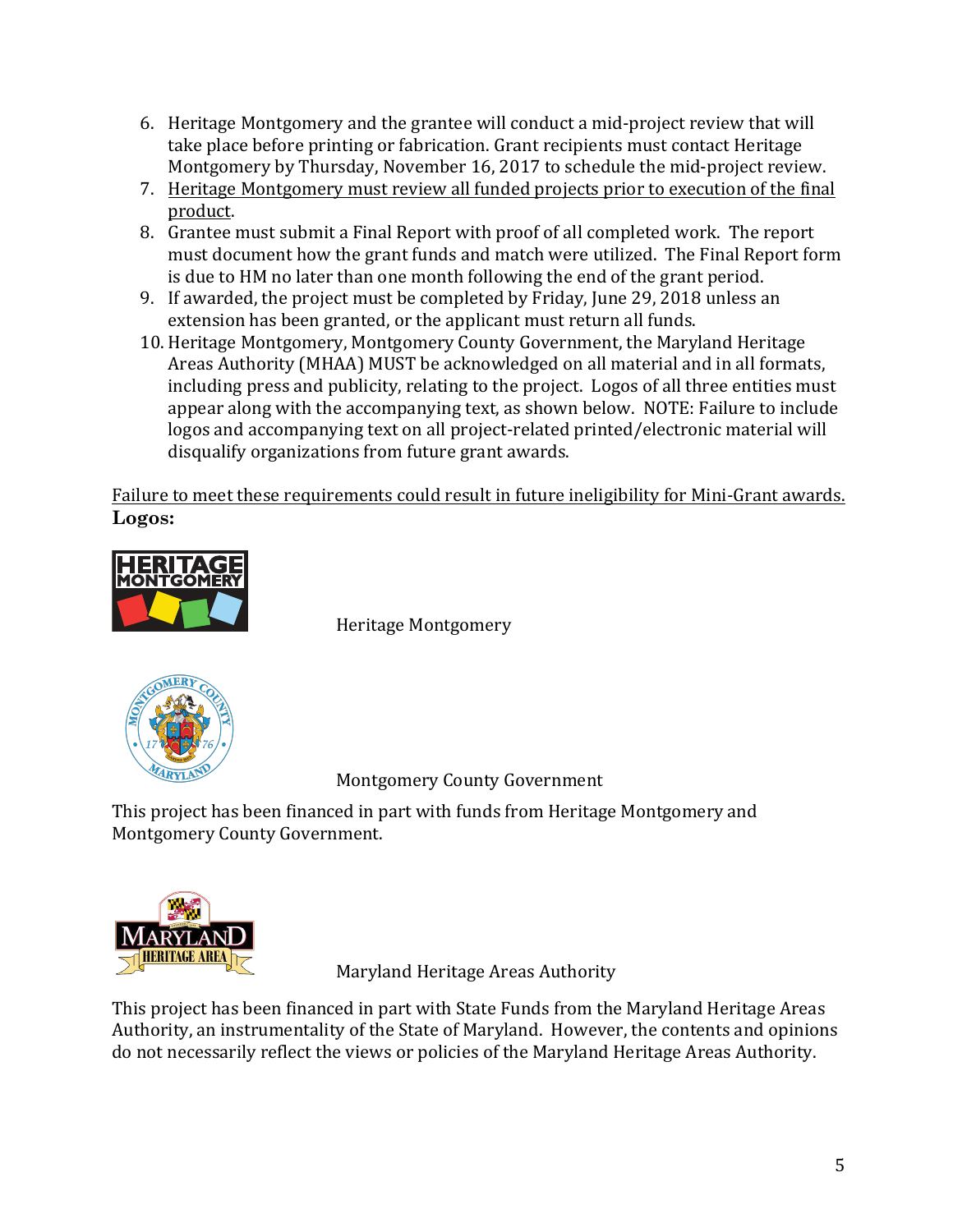### **Changes in Project Implementation**

- If it becomes impossible to complete the project by the deadline due to unforeseen circumstances, grantee must request an extension in writing no later than Thursday, May 10, 2018.
- Any change in a grantee's program content must be requested in writing and approved by HM before the change occurs.

## **Funding Priorities**

Activities in support of the  $21^{st}$  anniversary of Heritage Days in 2018 and Emancipation Day programs and projects specific to HM themes of Rivers, Roads, & Rails (Transportation Trails), Crossroads & Cultures (African American & Quaker Heritage), the Agricultural Reserve (Farms, Markets, & Scenic Byways), and Heritage Gems (Montgomery County's Past) will be given special consideration.

#### **Support Documents**

Required supporting documents include:

- Resumes of project lead and any contract/special resource personnel
- Organization's current Board of Directors, with addresses, OR, if the applicant is a municipality, list of current elected officials
- Heritage Montgomery strongly encourages applicants to submit support materials/documents that help explain your organization and project. This could include, but is not limited to, photographs, brochures, materials related to similar projects, annual reports, event programs, and press clippings.

#### **Evaluation Criteria**

- 1. **Heritage Days Related**: Will this program be developed for Heritage Days? Can this program be used throughout the year as part of regular programs?
- 2. **Impact on Heritage Tourism**: How will this project contribute to carrying out the mission of Heritage Montgomery?
- 3. **Program Effectiveness**: How will this project achieve its intended purpose?
- 4. **Qualifications**: Are the individuals working on the project qualified to carry out the task identified?
- **5. Organizational Capacity**: Does the organization have the management skills, experience, and staffing to carry out the proposed project/program?